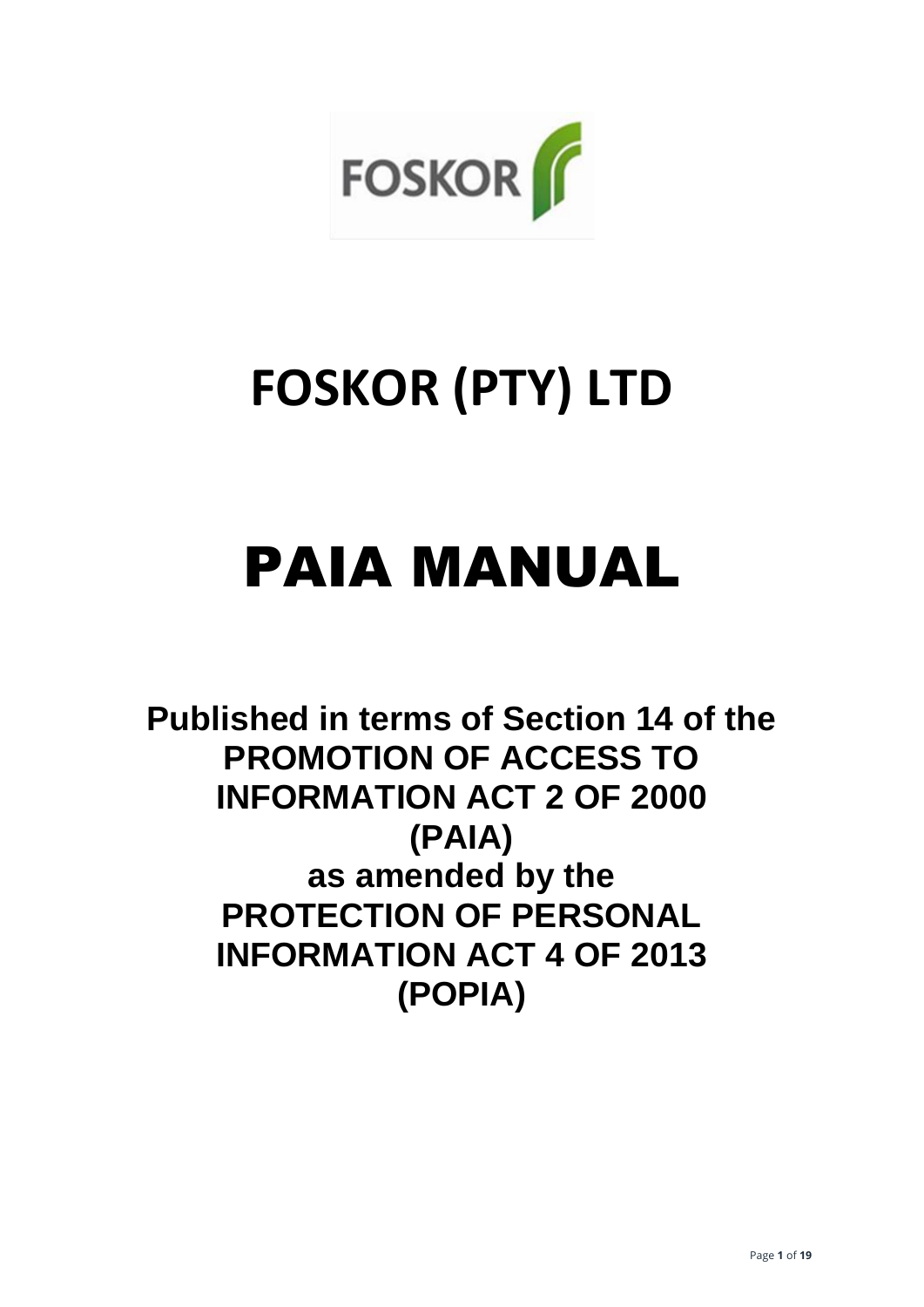## **1. INTRODUCTION**

1.1 Foskor is a subsidiary of the Industrial Development Corporation (IDC) The IDC is a development finance institution established in terms of the Industrial Development Corporation Act No. 22 of 1940 to promote economic growth and industrial development. The IDC is owned by the South African government under the supervision of the Department of Economic Development.

1.2 PAIA aims to give effect to the constitutional right of access to any information held by the State and any information that is held by another person and that is required for the exercise or protection of any rights; to provide that the Information Regulator, established in terms of POPIA, must exercise certain powers and perform certain duties and functions in terms of PAIA; and to provide for matters connected therewith.

1.3 POPIA aims to promote the protection of personal information processed by public bodies; establish minimum requirements for the processing of personal information; provide for the rights of persons regarding unsolicited electronic communications and automated decision making and regulate the flow of personal information across the borders of the Republic.

1.4 Foskor is a public body as defined in Section 1 paragraph (b) (ii) of PAIA. Section 14 of PAIA requires public bodies to compile a manual that provides information on the types and categories of records held by such public bodies.

1.5 The Foskor PAIA Manual ("Manual") regulates access to records owned, held by or under the control of Foskor. and the release of any such records by any of Foskor's directors, officers, employees, or anyone acting on its behalf. This Manual is not exhaustive and should be read in conjunction with PAIA and POPIA.

1.6 Copies of the manual can be obtained from the Information Officer and the Foskor website.

## **2. DEFINITIONS**

*'Foskor'* means Foskor (Pty) Ltd.

*'personal information'* means information relating to an identifiable, living, natural person and, where it is applicable, an identifiable, existing juristic person.

*'processing'* means any operation or activity concerning personal information, including the collection, receipt, recording, organisation, collation, storage, updating, retrieval, alteration, dissemination, distribution or making available in any other form; or merging, linking, as well as restriction, degradation, erasure, or destruction of information.

*'record'* of, means any recorded information, regardless of form or medium, in the possession or under the control the responsible party.

*'responsible party'* means Foskor, which is the party that processes personal information, determines the purpose for which the personal information is needed and can even outsource a part or all the processing of the personal information to a third party.

'*Information Regulator'* means the Information Regulator established in terms of section 39 of POPIA.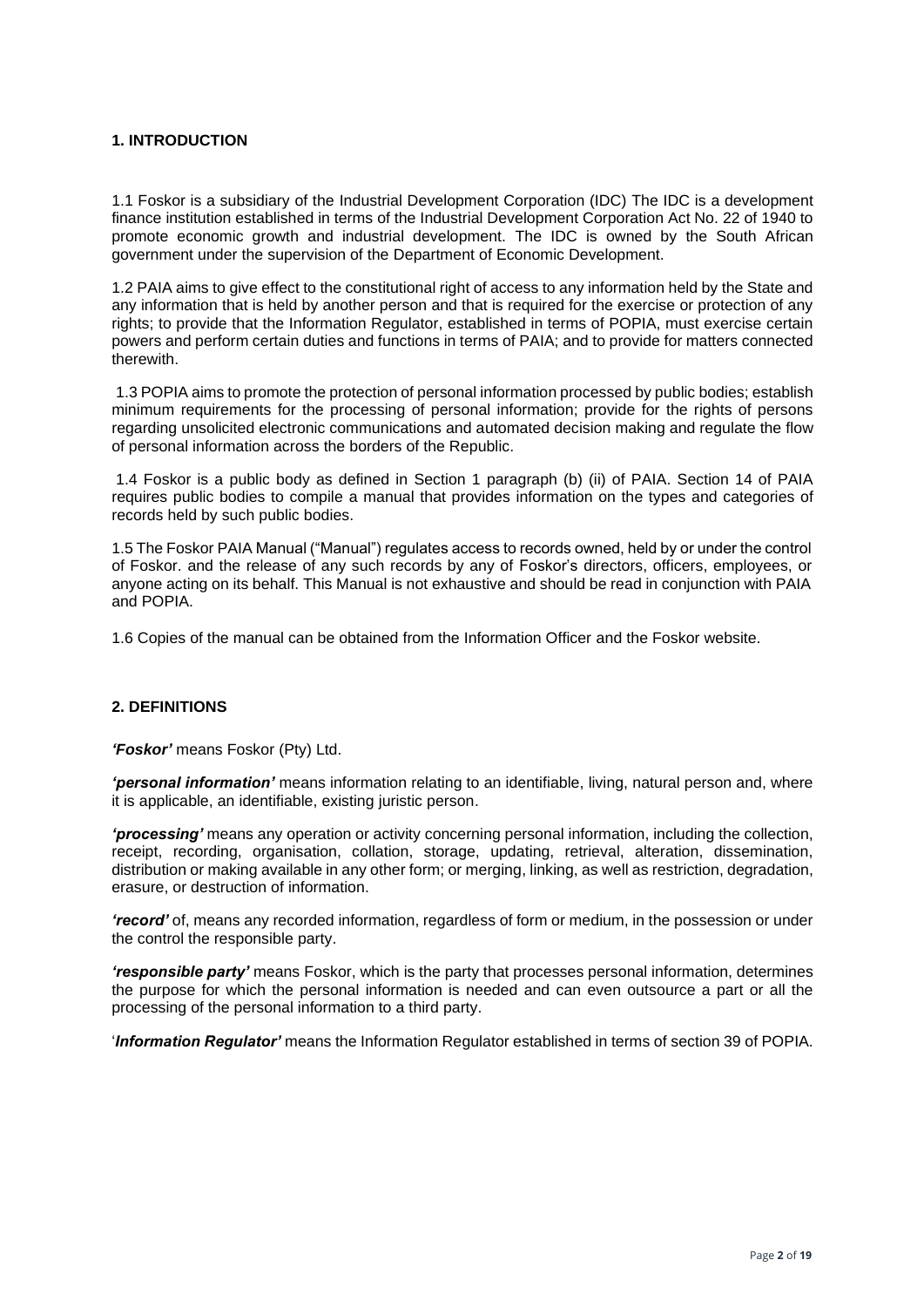## **3. FOSKOR PARTICULARS**

# **3.1. STRUCTURE AND FUNCTIONS**

#### **3.1.1 STRUCTURE**

|                     | 59% Industrial Development   15% |        |                         |                                  | Manyoro | 14%       |                       | Coromandel        |
|---------------------|----------------------------------|--------|-------------------------|----------------------------------|---------|-----------|-----------------------|-------------------|
|                     | Corporation of South Africa      |        | Consortium              |                                  |         |           | International Limited |                   |
| <b>Shareholders</b> | 6%                               | Kopano |                         | Foskor   5% BaPhalaborwa and   1 |         |           |                       | Sun International |
|                     | <b>Employees Trust</b>           |        | Umhlathuze              |                                  |         | FZE Dubai |                       |                   |
|                     |                                  |        | <b>Community Trusts</b> |                                  |         |           |                       |                   |

|                     | <b>Divisions</b>                | 100% Head Office   100% |                 | Mining $  100\%$ |                 | Acid                                     |
|---------------------|---------------------------------|-------------------------|-----------------|------------------|-----------------|------------------------------------------|
| <b>Foskor Group</b> |                                 |                         | <b>Division</b> |                  | <b>Division</b> |                                          |
|                     | <b>Subsidiaries and   29.9%</b> |                         |                 |                  |                 | Foskor   100% Phosphert   100% Phosphate |
|                     | <b>Associates</b>               | Zirconia (Pty) Ltd      |                 | Marine (Ptv) Ltd |                 | Shipping (Pty) Ltd                       |

|           |                  |           | Board Audit Committee   Social and Ethics   Board Turnaround |                              | Committee |  | Implementation        |  |
|-----------|------------------|-----------|--------------------------------------------------------------|------------------------------|-----------|--|-----------------------|--|
|           | <b>Board of</b>  |           |                                                              |                              |           |  | Committee             |  |
| Oversight | <b>Directors</b> |           | Board Human Capital   Board SHE and                          |                              |           |  | <b>Board Risk and</b> |  |
|           |                  | and       |                                                              | Nominations   Sustainability |           |  | Compliance            |  |
|           |                  | Committee |                                                              |                              | Committee |  | Committee             |  |
|           |                  |           | <b>Company Secretariat</b>                                   |                              |           |  |                       |  |

| <b>Management</b> | <b>Chief</b><br><b>Executive</b><br><b>Officer</b> | Finance<br>and<br><b>ICT</b> |  | Mining Division              |                             | <b>Acid Division</b> |                        | Human<br>Capital<br>and<br>Corporate<br>Affairs |                            |
|-------------------|----------------------------------------------------|------------------------------|--|------------------------------|-----------------------------|----------------------|------------------------|-------------------------------------------------|----------------------------|
|                   |                                                    | Company<br>Secretarial       |  | Procurement<br>and Logistics | Projects<br>and<br>Strategy |                      | Sales and<br>Marketing |                                                 | Legal<br>Internal<br>Audit |

# **3.1.2 FUNCTIONS**

Foskor is the only vertically integrated phosphate producer in South Africa. From phosphate-bearing ores, the operations in the Mining Division in Phalaborwa process phosphate rock concentrate, which is crucial for stimulating and raising crop yields. The Acid Division manufactures sulphuric acid, phosphoric acid, and phosphate-based granular fertilisers (MAP and DAP) in its plant at Richards Bay by using phosphate rock as a raw material. The Company has offices in Midrand, Phalaborwa, and Richards Bay.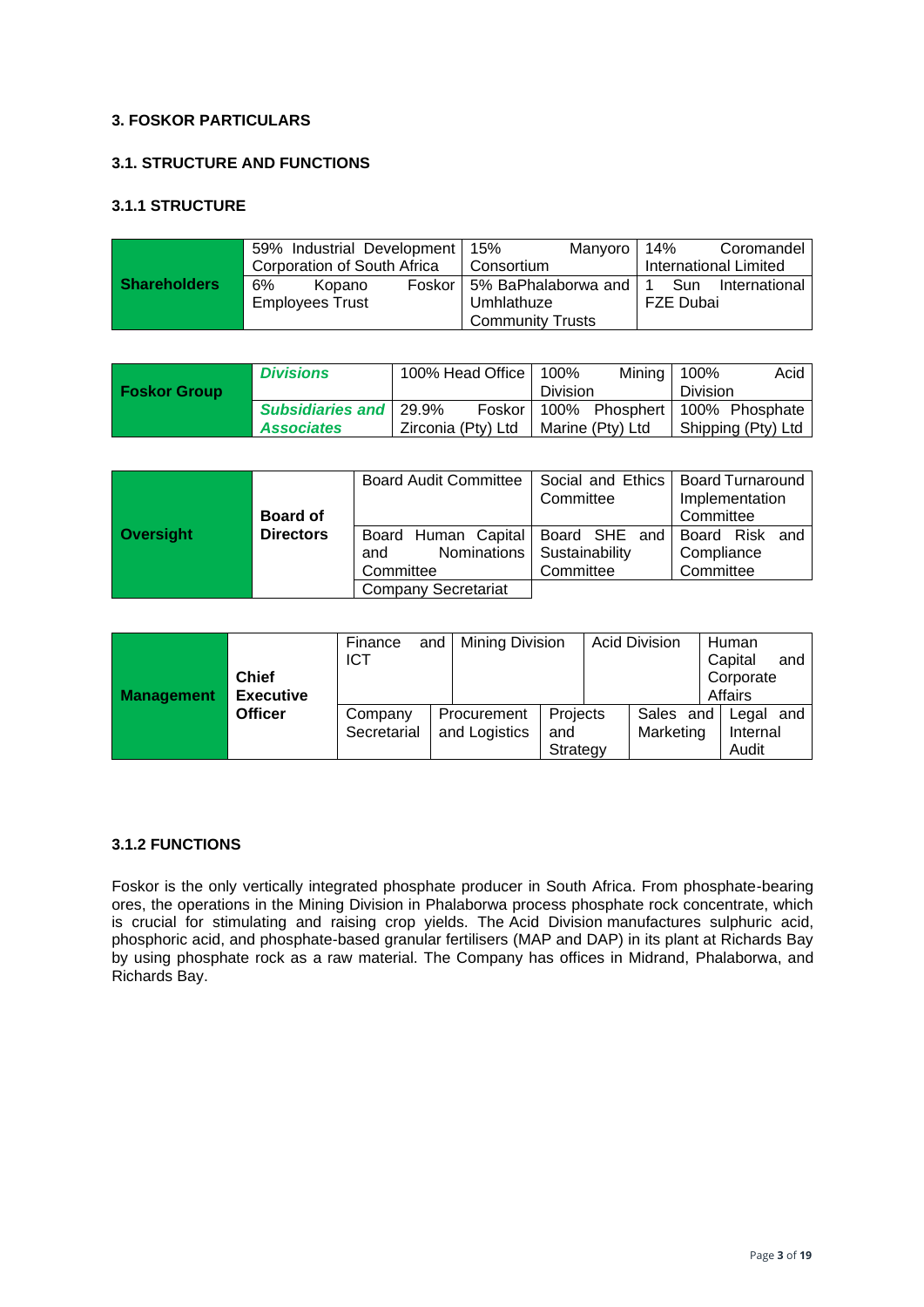#### **3.2 CONTACT DETAILS**

#### **INFORMATION OFFICER**

Information Officer: Mr. Julian Palliam

Postal Address: PO Box 2494 Halfway House 1685

Physical Address: Block G, Riverview Office Park Janadel Avenue Halfway Gardens **Midrand** 

Telephone and Email Address: Telephone: (011) 347 0600 Email: information@foskor.co.za Website: www.foskor.co.za

If you have a request to be provided with information by any of the abovementioned Divisions or Departmental support functions, you should follow the procedures set out in this Manual, as it applies to all of them.

#### **3.3 AVAILABILITY OF GUIDES ON PAIA AND POPIA**

The South African Humans Rights Commission has compiled the guide contemplated in Section 10 of the Act, which guide was made available by the Information Regulator. The guide contains such information as may reasonably be required by a person who wishes to exercise any right contemplated in the Act, as well as in the Protection of Personal Information Act, 2013.

Any enquiries regarding this guide should be directed to:

#### **The Information Regulator**

Postal Address: P.O. Box 31533

**Braamfontein** 

2017

Physical Address: 27 Siemens Street

Braamfontein

2017

#### **Telephone Number and Facsimile Number:**

Office: (010) 023 5200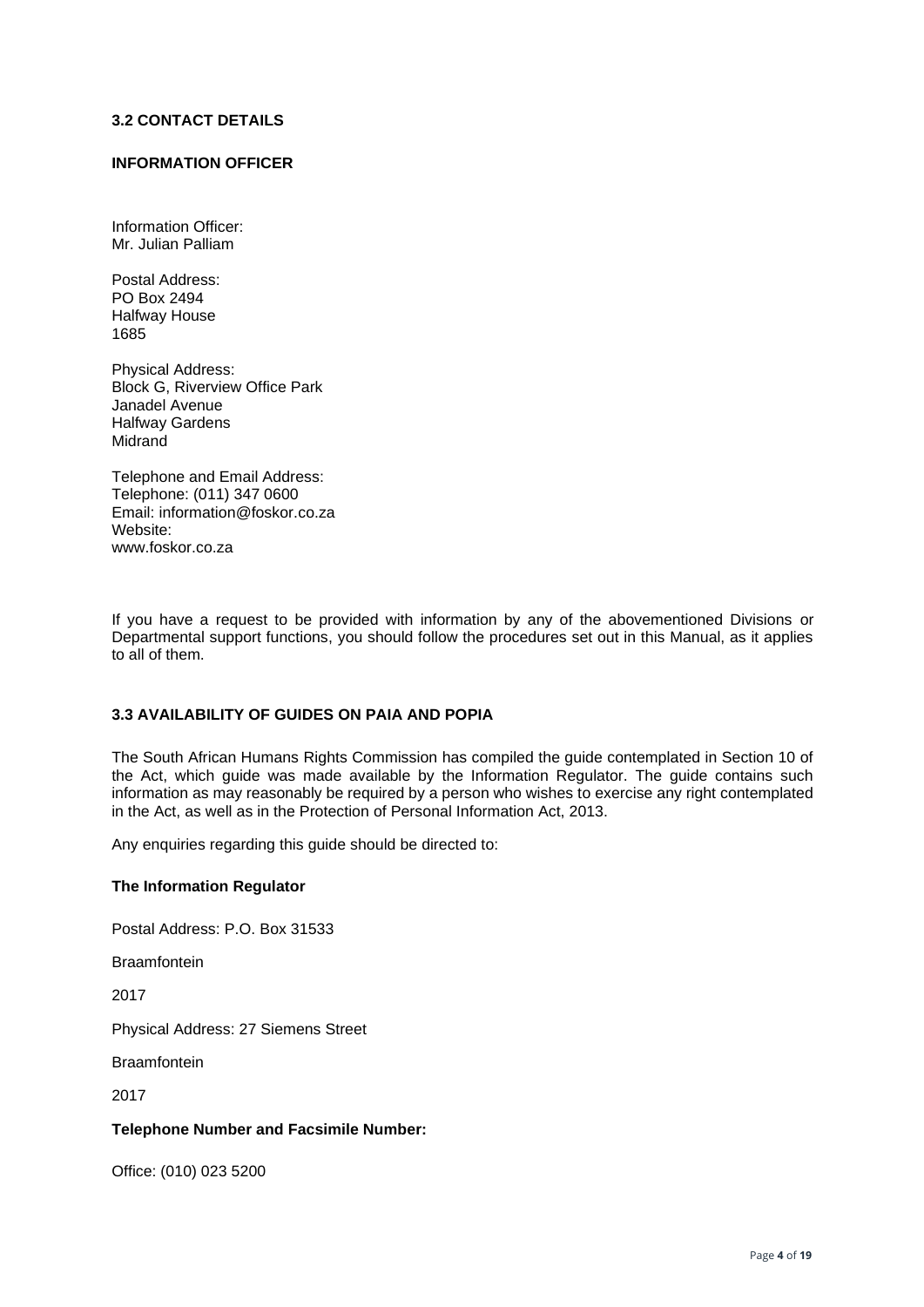Fax: (011) 403 0625

#### **Website:**

<https://www.justice.gov.za/inforeg>

#### **E-mail Address:**

[inforeg@justice.gov.za](mailto:inforeg@justice.gov.za)

Alternatively, you can contact Foskor information officer, to provide you with a copy of the Guide.

# **3.4 ACCESS TO RECORDS HELD BY FOSKOR**

#### **3.4.1 PROCESS TO APPLY FOR ACCESS TO INFORMATION**

A requester must complete the application form and submit same to the Company's information officer, at one or via one of the abovementioned addresses.

The prescribed form must be completed with enough detail to at least enable the Information Officer to identify the record, the identity of the requester; which form of access is required and the postal address or fax number of the requester.

The requester must identify the right that needs to be exercised or protected and specify why the record is necessary to exercise or protect such a right.

The Information Officer will process the request within 30 days, unless the requestor has stated special reasons which would satisfy the Information Officer that circumstances dictate that a shorter time period should apply.

The requester will be informed in writing whether access is granted or denied. If, in addition, the requester requires the reasons for the decision in any other manner, he or she must state the manner and the particulars so required.

If a request is made on behalf of another person, then the requester must submit proof of the capacity in which the requester is making the request to the reasonable satisfaction of the Information Officer.

If an individual is unable to complete the prescribed form because of illiteracy or disability, such a person may make the request orally.

The application form is attached hereto, as well as available at any of our offices.

The completed form must be accompanied by proof of payment of the prescribed application fee, as described below.

Upon receipt of the application form and proof of payment, as aforesaid, the Information Officer will consider the request. If the request is approved, the Information Officer will provide the applicant with a summary of fees payable in respect of the application. Upon receipt of payment the requested information will be supplied.

In the event of the application being denied, the Information Officer will inform the applicant and provide reasons for the decision.

#### **3.4.2 FEES**

The fees applicable to an application for information shall be as per the prescribed fees. A schedule of these fees is attached hereto. The schedule attached is subject to change in accordance with changes to the prescribed fees.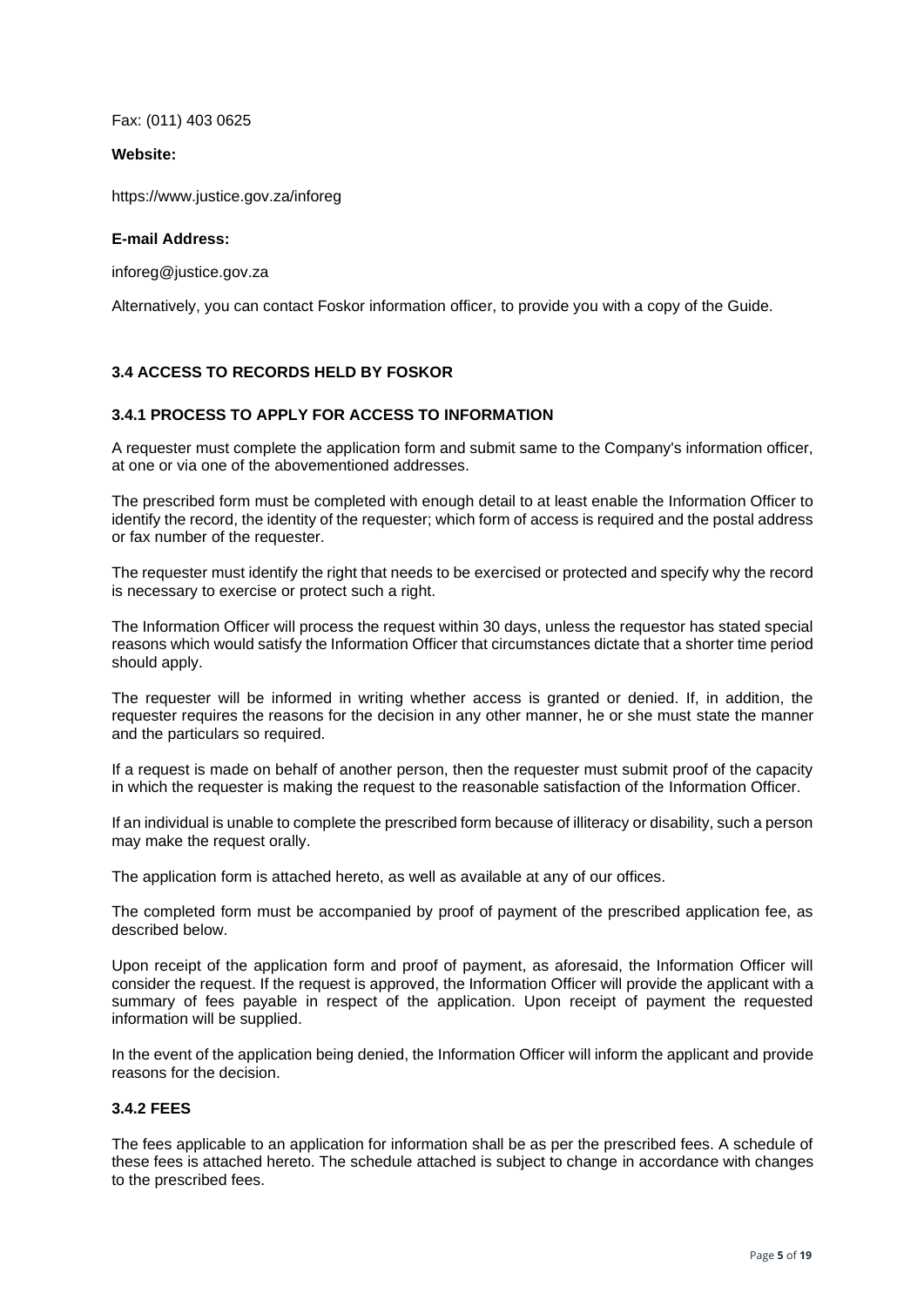No fees are payable by persons who request information pertaining to their own affairs.

#### **3.4.3 PROOF OF IDENTITY**

Proof of identity is required to authenticate your identity and the request. You will, in addition to the prescribed form, be required to submit acceptable proof of identity such as a certified copy of your identity document or other legal forms of identity.

#### **3.4.4 TIMELINES FOR CONSIDERATION OF A REQUEST FOR ACCESS**

Requests will be processed within 30 (thirty) days, unless the request contains considerations that are of such a nature that an extension of the time limit is needed.

Should an extension be required, you will be notified, together with reasons explaining why the extension is necessary.

#### **3.4.5 GROUNDS FOR REFUSAL OF ACCESS AND PROTECTION OF INFORMATION**

There are various grounds upon which a request for access to a record may be refused. These grounds include:

- the protection of personal information of a third person (who is a natural person) from unreasonable disclosure;
- the protection of commercial information of a third party (for example: trade secrets; financial, commercial, scientific, or technical information that may harm the commercial or financial interests of a third party);
- if disclosure would result in the breach of a duty of confidence owed to a third party;
- if disclosure would expose or compromise the safety of an individual or prejudice or impair certain property rights of a third person;
- if the record was produced during legal proceedings, unless that legal privilege has been waived;
- if the record contains trade secrets, financial or sensitive information or any information that would put the company at a disadvantage in negotiations or prejudice it in commercial competition; and/or
- if the record contains information about research being carried out or about to be carried out on behalf of a third party or by the Company.

Section 70 of PAIA contains an overriding provision to the effect that disclosure of a record is compulsory if it would reveal (i) a substantial contravention of, or failure to comply with the law; or (ii) there is an imminent and serious public safety or environmental risk; and (iii) the public interest in the disclosure of the record in question clearly outweighs the harm contemplated by its disclosure.

If the request for access to information affects a third party, then such third party must first be informed within 21 (twenty-one) days of receipt of the request. The third party would then have a further 21 (twenty-one) days to make representations and/or submissions regarding the granting of access to the record.

## **3.4.6 A DESCRIPTION OF SUBJECTS WE HOLD RECORDS ON AND CATEGORIES OF RECORDS**

Described below are the records which we hold, divided into categories for ease of reference:

**Communication** 

- Public Product Information
- Media Releases
- Promotion of Access to Information Act Manual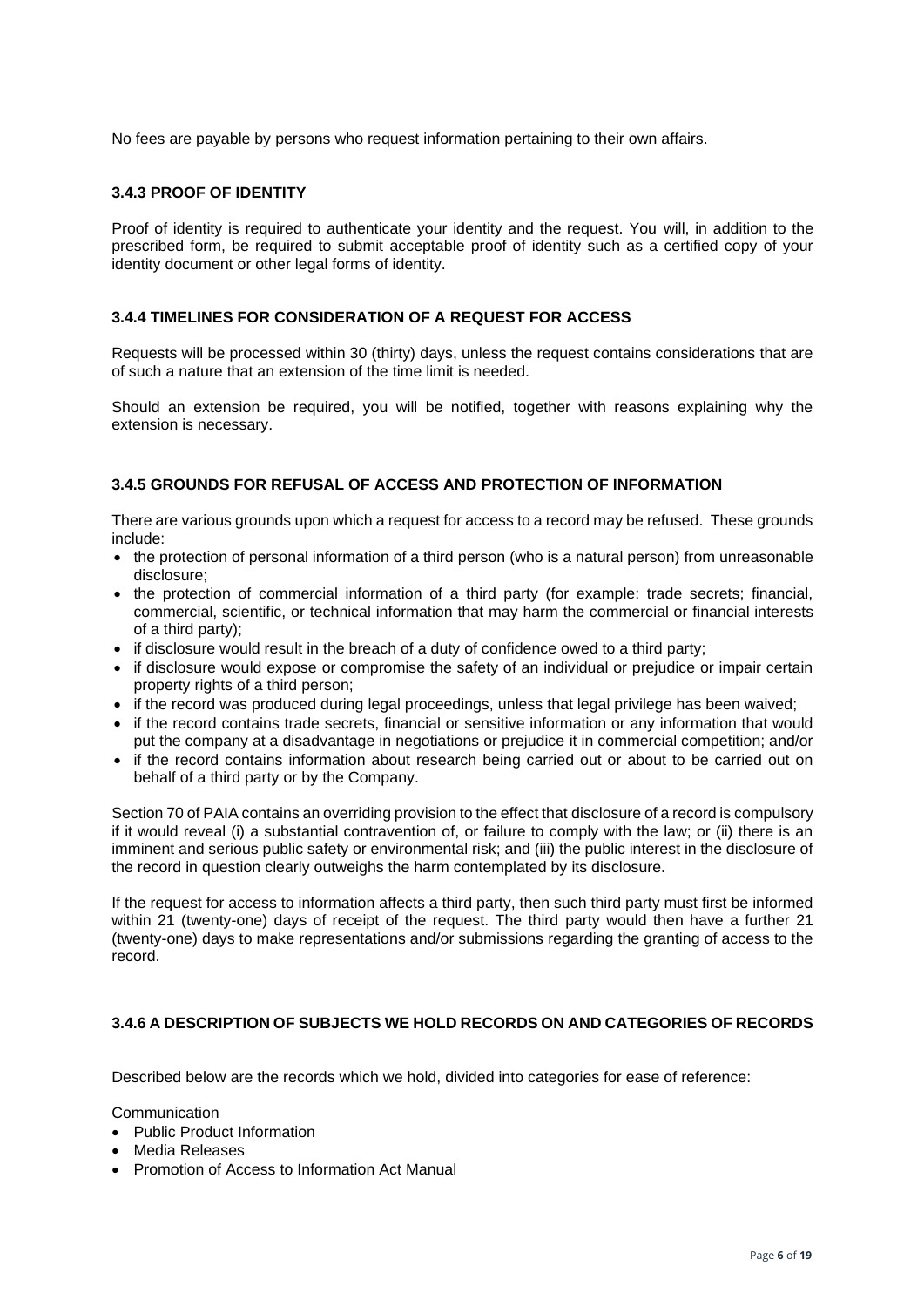- Internal and External Correspondence and Marketing Material
- Financial Information

Financial Statements

- Financial and Tax Records (Company & Employees)
- Asset Register & Insurance Information
- Banking Details
- Human Resources

Employee Records

- Employment Contracts
- Employee Medical Records
- Personnel Guidelines, Policies and Procedures

Operational Information

- Director Information
- Client Information
- Supplier Information
- General Contract Documentation
- Company Guidelines, Policies and Procedures
- Trademarks
- Statutory Records
- General Operational Information

#### Applicable Legislation

- Occupational Health and Safety Act, No. 85 of 1993
- Mine Health and Safety Act, No. 29 of 1996
- National Environmental Management, Act No. 107 of 1998
- Public Finance Management Act, No. 1 of 1999
- Mineral and Petroleum Resources Development Act. No. 28 of 2002
- Companies Act, No. 61 of 1973
- Copyright Act, No. 98 of 1978
- Employment Equity Act, No. 55 of 1998
- Income Tax Act, No. 95 of 1967
- Labour Relations Act, No. 66 of 1995
- Value Added Tax Act, No. 89 of 1991
- Basic Conditions of Employment Act, No. 75 of 1997
- Electronic Communications and Transactions Act, No. 25 of 2002
- Promotion of Access of Information Act, No. 2 of 2000
- Unemployment Insurance Act, No. 30 of 1996

This list is not exhaustive.

# **3.4.7 RECORDS WHICH ARE AVAILABLE WITHOUT A REQUEST**

Records that are automatically available include but are not limited to:

a) Foskor printed and electronic publications (marketing brochures, newsletters, booklets); and

b) Information published on the Foskor website.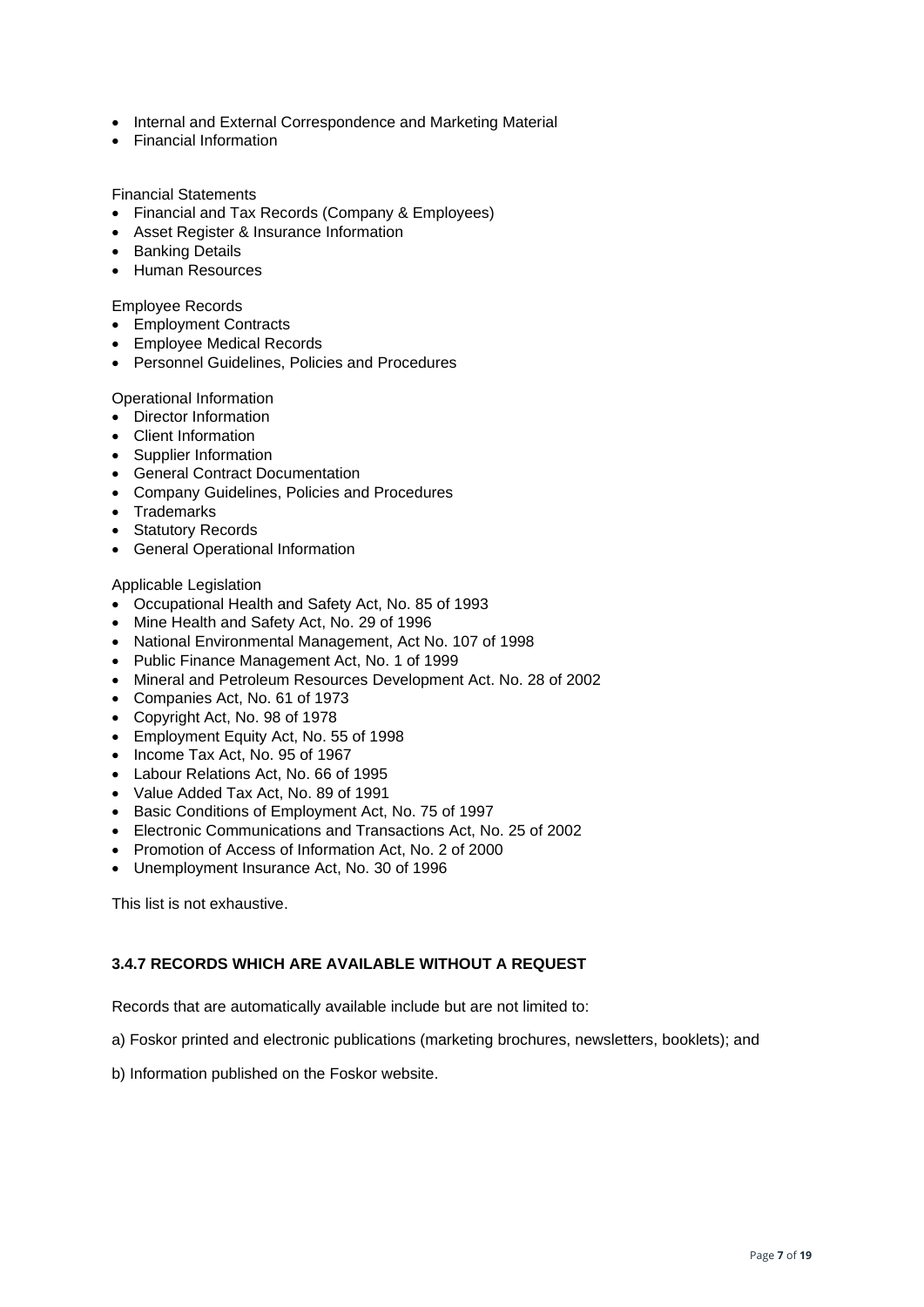# **3.4.8 SERVICES AVAILABLE TO MEMBERS OF THE PUBLIC**

Services related to Foskor's social responsibilities.

## **3.5 PROCESSING OF PERSONAL INFORMATION**

## **3.5.1 PURPOSE OF PROCESSING PERSONAL INFORMATION**

POPIA provides that personal information may only be processed lawfully and in a reasonable manner that does not infringe your (the data subject's) privacy. The type of personal information that we process will depend on the purpose for which it is collected. We will, at the time of obtaining the information, disclose to you why the personal information is being collected and will process the personal information for that purpose only.

# **3.5.2 RECIPIENTS OR CATEGORIES OF RECIPIENTS WITH WHOM PERSONAL INFORMATION IS SHARED**

Foskor sometimes shares personal information it processes with the individual themselves and with other third parties. Where necessary or required Foskor may share information with:

- a) personal information verification and credit reference agencies;
- d) regulatory and reporting authorities, government institutions;
- e) professional advisors and consultants;
- f) suppliers and service providers;
- g) current, past, and prospective employers;
- h) family, associates, and representatives of the person whose personal information we are processing;
- i) survey and research organisations; and
- j) police forces and courts.

## **3.5.2 TRANS-BORDER FLOWS OF PERSONAL INFORMATION**

Foskor may transfer personal information across borders out of SA, to secure or backup the data, or for operational or technical reasons. The nature of cloud computing means that some data may be transferred across borders. Where it is within the Company's control, it will only transfer data to other countries who have similar privacy and data protection laws as our own.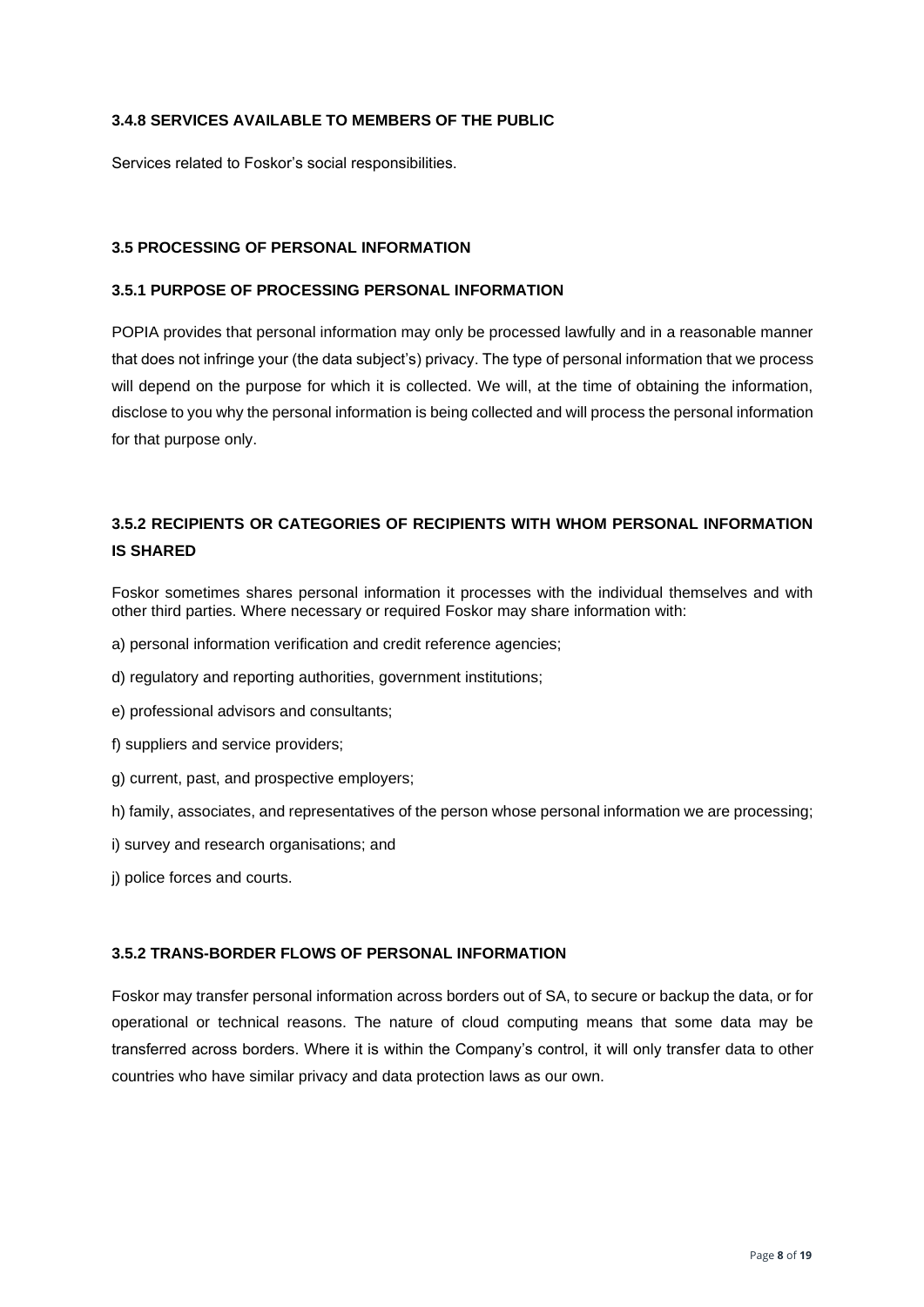#### **3.5.3 INFORMATION SECURITY MEASURES TO PROTECT PERSONAL INFORMATION**

The Company is committed to ensuring that your personal information is secure. In order to prevent unauthorised access or disclosure to such information, the Company has put in place appropriate physical, electronic and managerial procedures to safeguard and secure the information we collect.

The Company secures its data by maintaining reasonable measures to protect personal information from loss or misuse and unauthorised access, disclosure, alteration, and destruction.

The Company also takes reasonable steps to keep personal information accurate, current, complete, and reliable for its intended use.

#### **3.5.4 OBJECTION TO THE PROCESSING OF PERSONAL INFORMATION**

POPIA provides that a data subject may object, at any time, to the processing of personal information by the Company, on reasonable grounds relating to his/her particular situation, unless legislation provides for such processing. In order to object, the data subject must complete the prescribed form attached hereto as Annexure 4 - FORM 1 - Objection to the processing of personal information in terms of section 11(3) of POPIA Regulations relating to the protection of personal information, 2018 [Regulation 2] and submit it to the Information Officer at the postal or physical address, facsimile number or electronic mail address set out above.

# **3.5.5 CORRECTION/DELETION OF PERSONAL INFORMATION**

A data subject may also request the Company to correct or delete personal information about the data subject in its possession or under its control that is inaccurate, irrelevant, excessive, out of date, incomplete, misleading, or obtained unlawfully; or destroy or delete a record of personal information about the data subject that the Company is no longer authorised to retain in terms of POPIA's retention and restriction of records provisions.

A data subject that wishes to request a correction or deletion of personal information or the destruction or deletion of a record of personal information must submit a request to the Information Officer at the postal or physical address, facsimile number or electronic mail address set out above on the form attached hereto as Annexure 5 - FORM 2 - Request for correction or deletion. of personal information or destroying or deletion of record of personal information in terms of section 24(1) of POPIA's Regulations relating to the protection of personal information, 2018 [Regulation 3]

#### **3.6 REMEDIES**

If the Information Officer decides to grant a requester access to the particular record, such access must be granted within 30 (thirty) days of being informed of the decision.

There is an appeal procedure that may be followed after a request to access information has been refused, which will be described in the correspondence addressed to you by the Information Officer.

If you are not satisfied with the outcome of the appeal, you are entitled to apply to the Information Regulator or a court of competent jurisdiction to take the matter further.

Where a third party is affected by the request for access and the Information Officer has decided to grant you access to the record, the third party has 30 (thirty) days in which to appeal the decision in a court of competent jurisdiction. If no appeal has been lodged by the third party within 30 (thirty) days, you must be granted access to the record.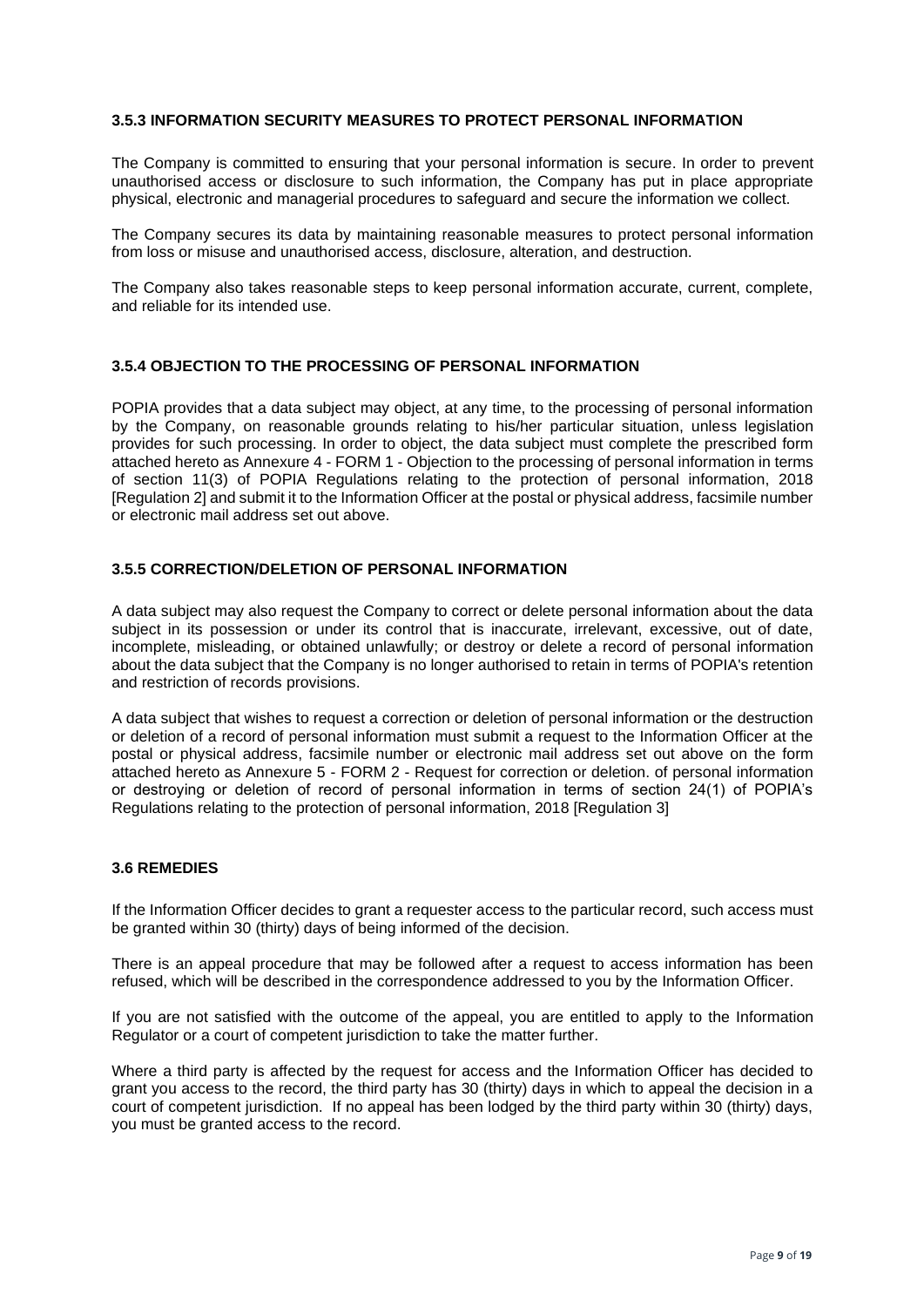#### **3.6.1 REMEDIES AVAILABLE WHEN FOSKOR REFUSES A REQUEST FOR INFORMATION**

#### **INTERNAL REMEDIES**

The Company does not have internal appeal procedures. As such, the decision made by the information officer is final, and requestors will have to exercise such external remedies at their disposal if the request for information is refused, and the requestor is not satisfied with the answer supplied by the information officer.

#### **EXTERNAL REMEDIES**

A requestor that is dissatisfied with the information officer's refusal to disclose information, may within 180 days of the decision, submit a complaint to the Information Regulator, or apply to a Court for relief, after exhausting the complaints procedure submitted to the Information Regulator.

Likewise, a third party dissatisfied with the information officer's decision to grant a request for information, may within 180 days of notification of the decision, submit a complaint to the Information Regulator, or apply to a Court for relief, after exhausting the complaints procedure submitted to the Information Regulator. For purposes of the Act, the Courts that have jurisdiction over these applications are the Constitutional Court, the High Court, or another court of similar status.

#### **3.7 AVAILABILITY OF THE MANUAL**

The Manual is published on the Foskor website and will be made available:

a) at the Foskor head office for public inspection during normal business hours;

b) to any person upon request and upon the payment of a reasonable amount; and

c) to the Information Regulator upon request.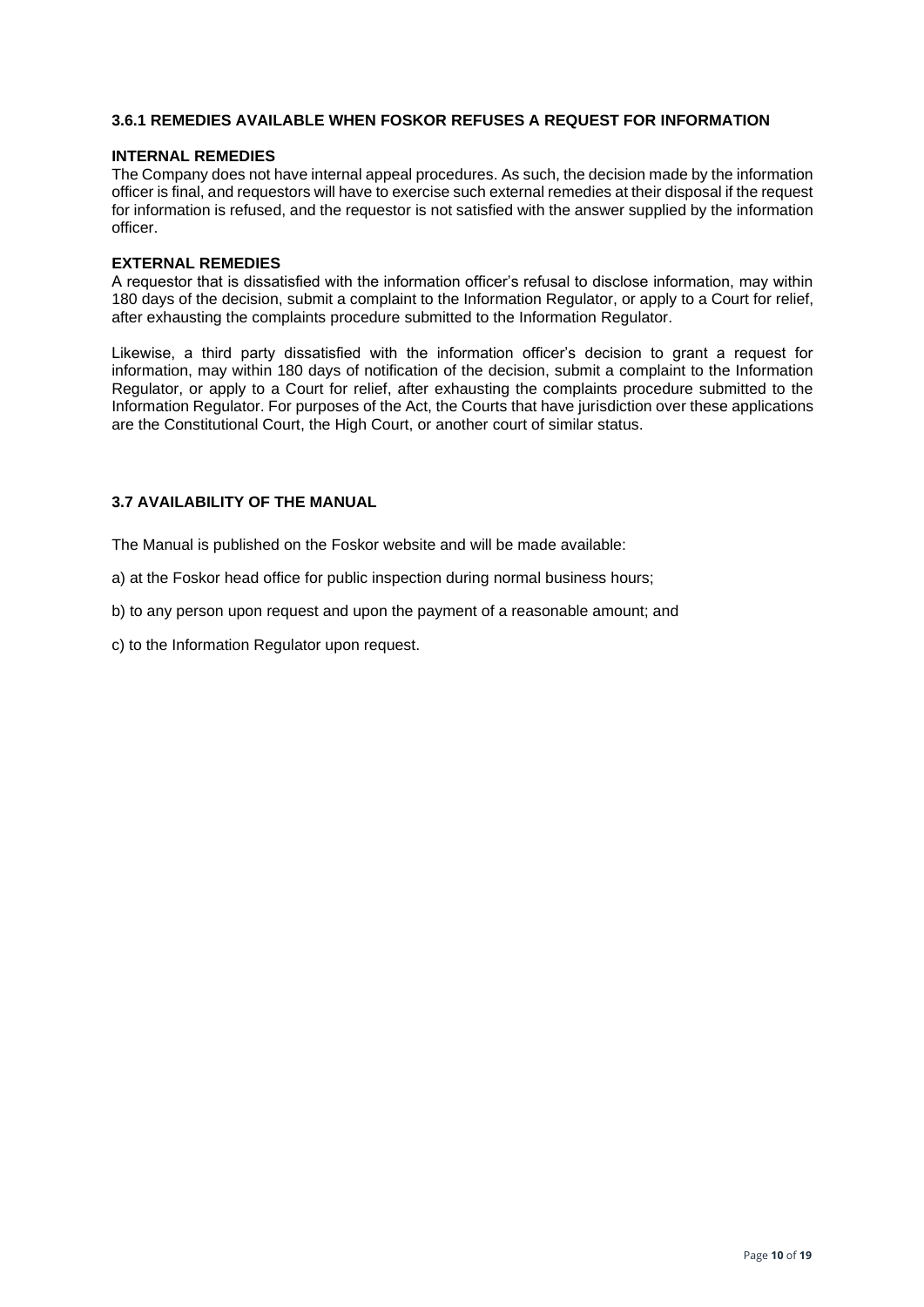#### **Prescribed Form A**

#### **REQUEST FOR ACCESS TO RECORDS OF: Foskor (Pty) Ltd and/or its subsidiaries Promotion of Access to Information**

#### FOR INTERNAL USE ONLY

| Reference number       |  |
|------------------------|--|
| Request received by    |  |
| Date request received  |  |
| Place request received |  |
| Request fee (if any)   |  |
| Deposit (if any)       |  |
| Access fee             |  |

Signature of Information Officer/Deputy Information Officer

\_\_\_\_\_\_\_\_\_\_\_\_\_\_\_\_\_\_\_\_\_\_\_\_\_\_\_\_\_

#### **A) Particulars of the Information Officer / Deputy Information Officer**

The Information Officer/Deputy Information Officer:

Attention: Mr. Julian Palliam Telephone number: (011) 347 0600<br>E-mail address: information@fos E-mail address: information@foskor.co.za PO Box 2494, Halfway House, 1685

#### **B) Particulars of requester (person requesting access to information)**

*(a) The particulars of the person who requests access to the record must be given below.*

*(b) The address and/or fax number in the Republic to which the information is to be sent, must be given.*

*(c) Proof of the capacity in which the request is made, if applicable, must be attached.*

| Full names and surname                          |  |
|-------------------------------------------------|--|
| Postal address                                  |  |
| <b>Identity number</b>                          |  |
| Fax number                                      |  |
| Telephone number                                |  |
| E-mail address                                  |  |
| Capacity in which request is made, when made on |  |
| behalf of another person                        |  |

#### **C) Particulars of person on whose behalf request is made**

This section must be completed ONLY if a request for information is made on behalf of another person.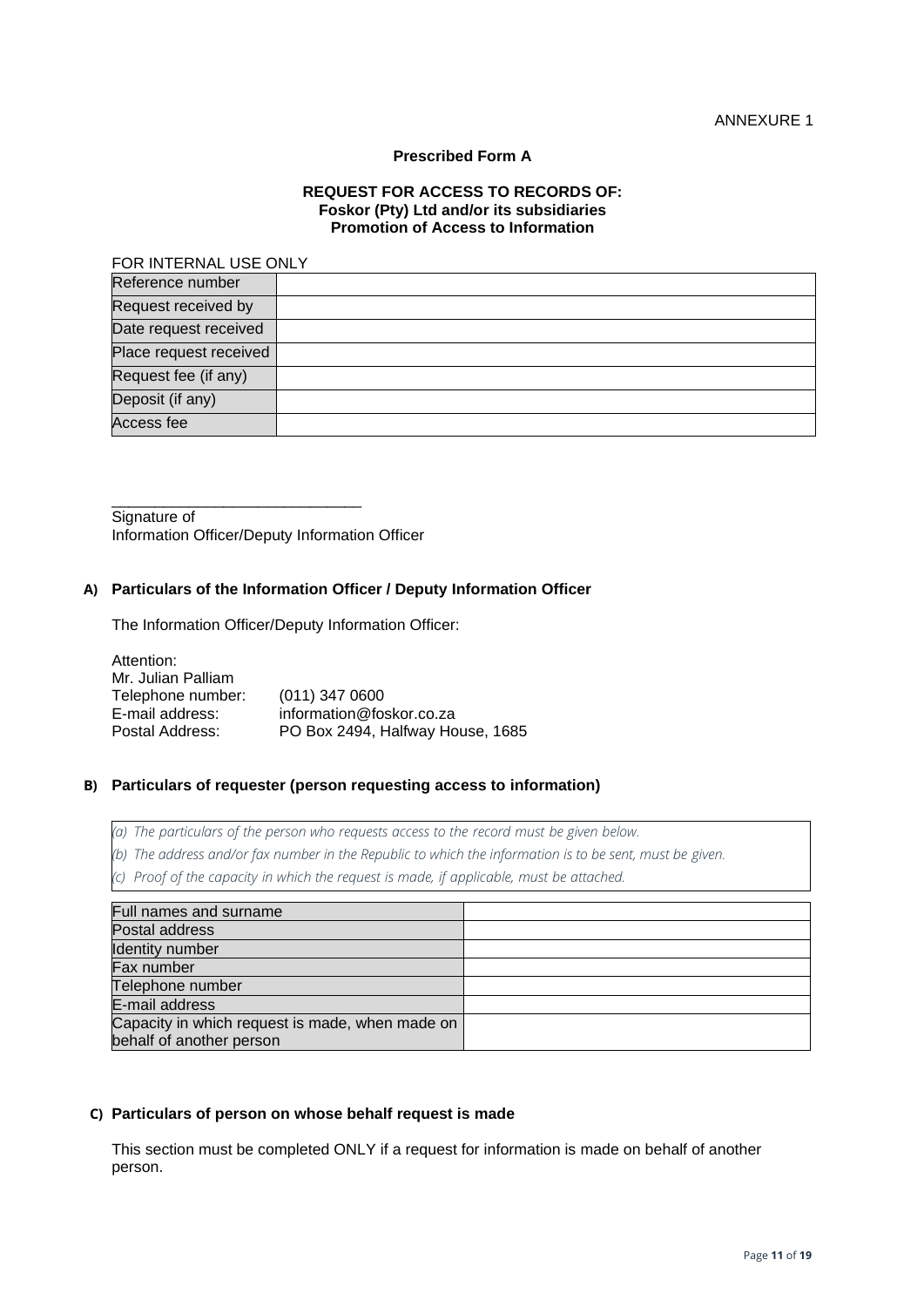| Full names and surname  |  |
|-------------------------|--|
| Identity/company number |  |

#### **D) Particulars of record**

- *(a) Provide full particulars of the record to which access is requested, including the reference number if that is known to you, to enable the record to be located.*
- *(b) If the provided space is inadequate, please continue on a separate page and attach it to this form.*

 *Please sign all additional pages.* 

1. Full description of the record or relevant part of the record

2. Reference number(s), if available

3. Any further particulars of the record

#### **E) Fees**

- *(a) A request for access to a record, other than a record containing personal information about yourself, will be processed only after a* request fee *has been paid.*
- *(b) You will be notified of the amount required to be paid as the request fee.*
- *(c) The* fee payable for access *to a record depends on the form in which access is required and the reasonable time required to search for and prepare a record.*
- *(d) If you qualify for exemption of the payment of any fee, please state the reason for exemption.*

Reason for exemption from payment of fees

#### **F) Form of access to record**

If you are prevented by a disability to read, view, or listen to the record in the form of access provided for in 1 to 4 below, state your disability and indicate in which form the record is required.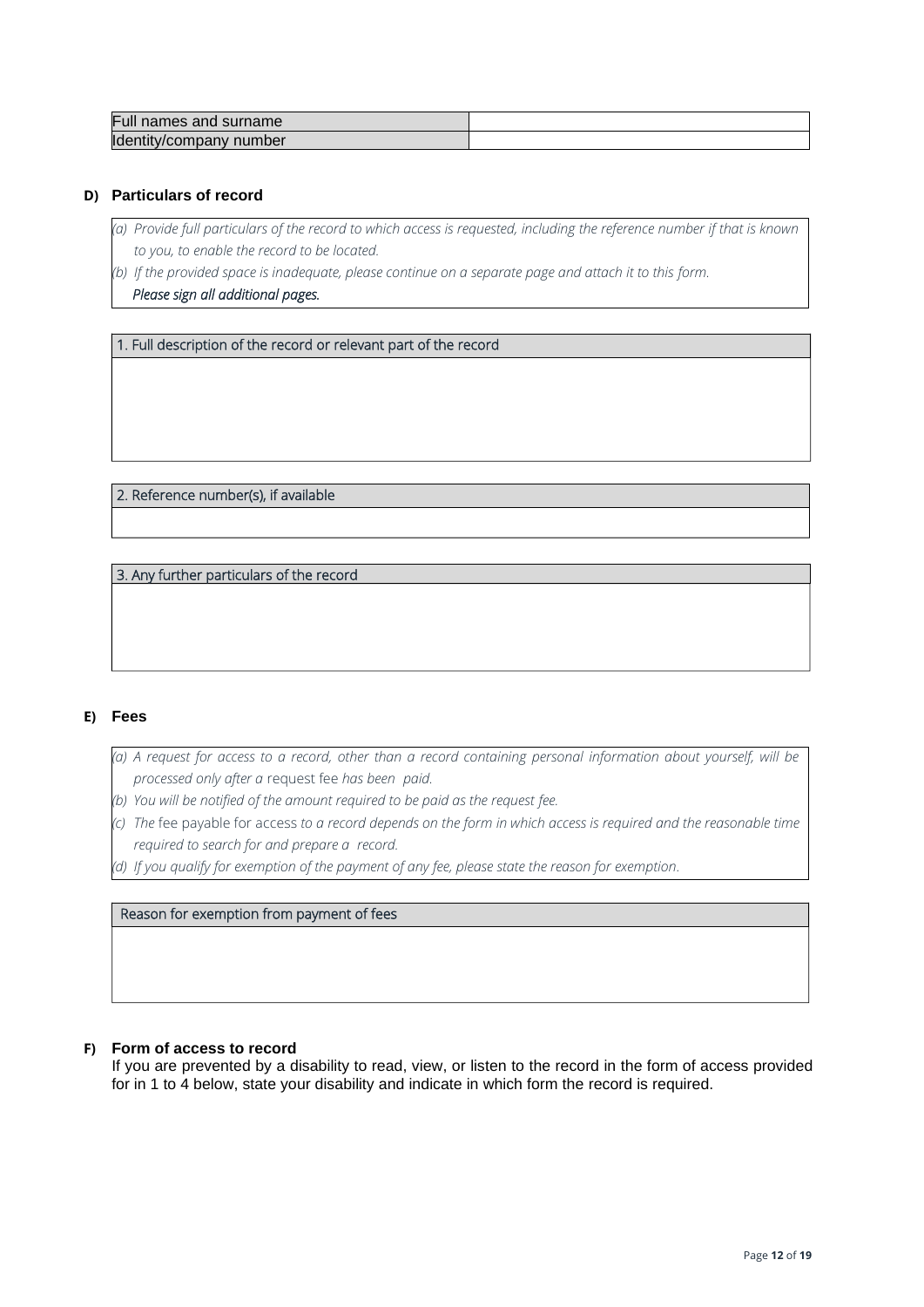|  | Mark the appropriate box with an X. |  |  |  |  |
|--|-------------------------------------|--|--|--|--|
|--|-------------------------------------|--|--|--|--|

Notes:

- (a) Compliance with your request for access in the specified form may depend on the form in which the record is available.
- $(b)$  Access in the form requested may be refused in certain circumstances. In such a case you will be informed if access will be granted in another form.
- $(c)$  The fee payable for access to the record, if any, will be determined partly by the form in which access is requested.

| <b>Disability</b>                                                 | Form in which record is required                                                                           |
|-------------------------------------------------------------------|------------------------------------------------------------------------------------------------------------|
|                                                                   |                                                                                                            |
|                                                                   |                                                                                                            |
|                                                                   |                                                                                                            |
| 1. If the record is in written or printed form:                   |                                                                                                            |
| $\Box$ copy of record*                                            |                                                                                                            |
| $\square$ inspection of record                                    |                                                                                                            |
| 2. If record consists of visual images:                           |                                                                                                            |
|                                                                   | This includes photographs, slides, video recordings, computer-generated images, sketches, etc.             |
| $\Box$ view the images                                            |                                                                                                            |
| $\Box$ copy of the images*                                        |                                                                                                            |
| $\Box$ transcription of the images*                               |                                                                                                            |
|                                                                   | 3. If record consists of recorded words or information which can be reproduced in sound:                   |
| $\Box$ listen to the soundtrack (audio cassette)                  |                                                                                                            |
| $\Box$ transcription of soundtrack* (written or printed document) |                                                                                                            |
|                                                                   | 4. If record is held on computer or in an electronic or machine-readable form:                             |
| $\Box$ printed copy of record                                     |                                                                                                            |
| $\Box$ printed copy of information derived from the record*       |                                                                                                            |
| $\Box$ copy in computer readable form* (compact disc)             |                                                                                                            |
| posted to you? Postage is payable.                                | *If you requested a copy or transcription of a record (above), do you wish the copy or transcription to be |
| $\Box$ Yes                                                        |                                                                                                            |
| $\square$ No                                                      |                                                                                                            |
| In which language would you prefer the record?                    |                                                                                                            |
|                                                                   |                                                                                                            |
| language in which the record is available.                        | Note that if the record is not available in the language you prefer, access may be granted in the          |
|                                                                   |                                                                                                            |

## **G) Notice of decision regarding request for access**

You will be notified whether your request has been approved or denied.

If you wish to be informed in another manner, please specify the manner, and proved the necessary particulars to enable compliance with your request.

How would you prefer to be informed of the decision regarding your request for access to the record?

Postal address E-mail Fax Other. Specify: \_\_\_\_\_\_\_\_\_\_\_\_\_\_\_\_\_\_\_\_\_\_\_\_\_\_\_\_\_\_\_\_\_\_\_\_\_\_\_\_\_\_\_\_\_

Signed at \_\_\_\_\_\_\_\_\_\_\_\_\_\_\_\_\_\_\_\_\_\_\_\_\_\_\_\_\_\_\_\_\_\_this \_\_\_\_\_\_\_\_\_\_ day of \_\_\_\_\_\_\_\_\_\_\_\_\_\_\_\_\_\_\_\_\_\_\_\_\_\_\_\_\_\_\_\_\_20 \_\_\_\_\_

\_\_\_\_\_\_\_\_\_\_\_\_\_\_\_\_\_\_\_\_\_\_\_\_\_\_\_\_ Signature of Requestor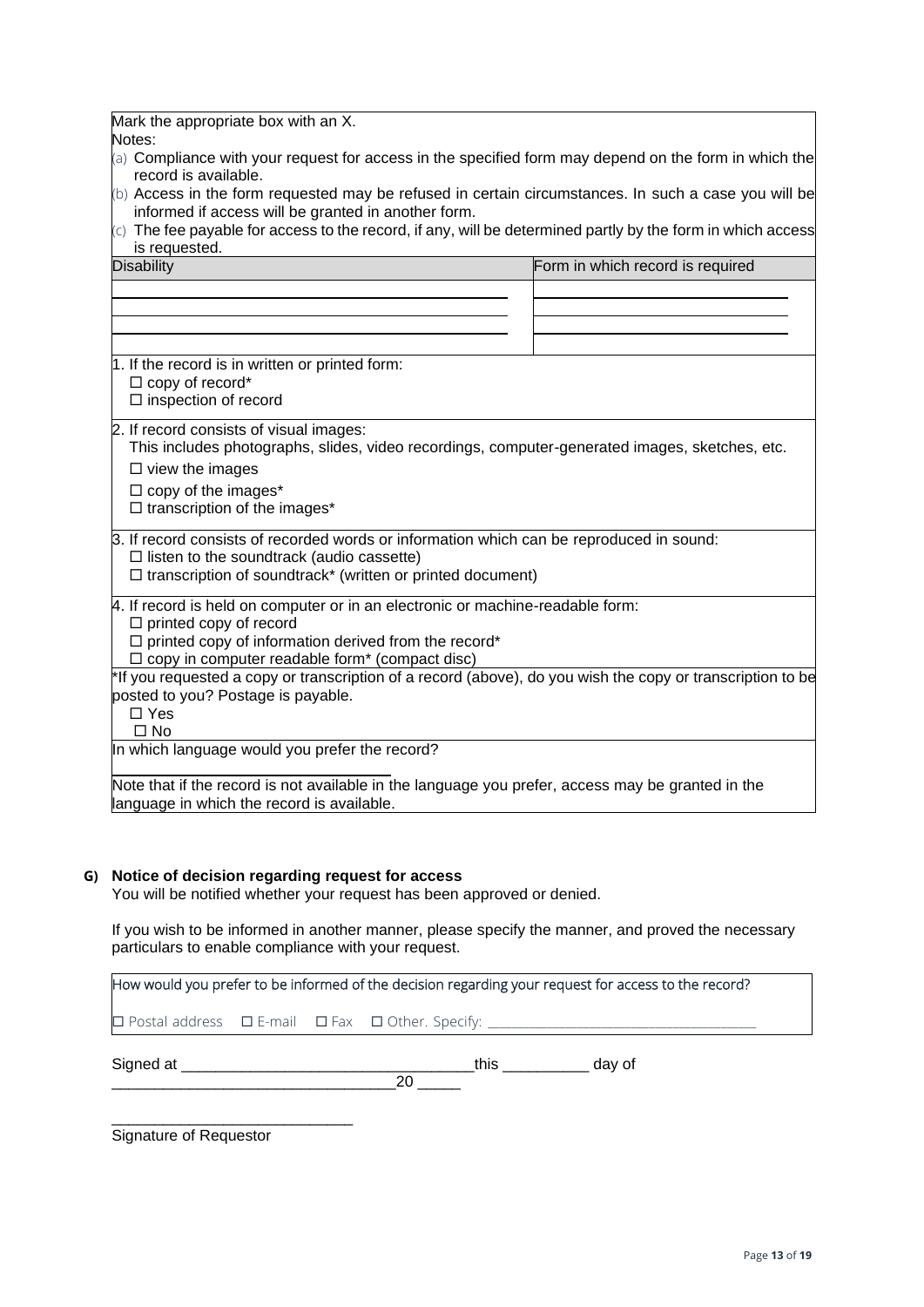| Item           | Description                                             | Amount                            |  |  |
|----------------|---------------------------------------------------------|-----------------------------------|--|--|
| $\mathbf{1}$   | The request fee payable by every requester              | R100-00                           |  |  |
| $\overline{2}$ | Photocopy of A4 size page                               | R1-50 per page or part thereof    |  |  |
| 3              | Printed copy of A4 size page                            | R1-50 per page or part thereof    |  |  |
| 4              | For a copy in a computer-readable form on:              |                                   |  |  |
|                | (i) Flash drive (to be provided by requester)           | R40-00                            |  |  |
|                | (ii) Compact disc                                       |                                   |  |  |
|                | If provided by requester                                | R40-00                            |  |  |
|                | If provided to requester                                | R60-00                            |  |  |
| 5              | For transcription of visual images per A4 size page     | Service to be outsourced. Will    |  |  |
| 6              | Copy of visual images                                   | depend on quotation from          |  |  |
|                |                                                         | service provider                  |  |  |
| $\overline{7}$ | Transcription of an audio record, per A4 size           | R24-00                            |  |  |
| 8              | Copy of an audio record on:                             |                                   |  |  |
|                | (i) Flash drive (to be provided by requester)           | R40-00                            |  |  |
|                | (ii) Compact disc                                       |                                   |  |  |
|                | If provided by requester                                | R40-00                            |  |  |
|                | If provided to requester                                | R60-00                            |  |  |
| 9              | To search for and prepare the record for disclosure for | R100-00                           |  |  |
|                | each hour or part of an hour, excluding the first hour, |                                   |  |  |
|                | reasonable required for such search and preparation.    |                                   |  |  |
|                | To not exceed a total cost of                           | R300-00                           |  |  |
| 10             | Deposit: If search exceed 6 hours                       | One third of amount per request   |  |  |
|                |                                                         | calculated in terms of items 2 -8 |  |  |
| 11             | Postage, e-mail, or any other electronic transfer       | Actual expense if any             |  |  |

# **PAIA FEES GOVERNMENT GAZETTE NO 45057 NOTICE 757 - 27 AUGUST 2021**

1. Copies shall be printed in black and white.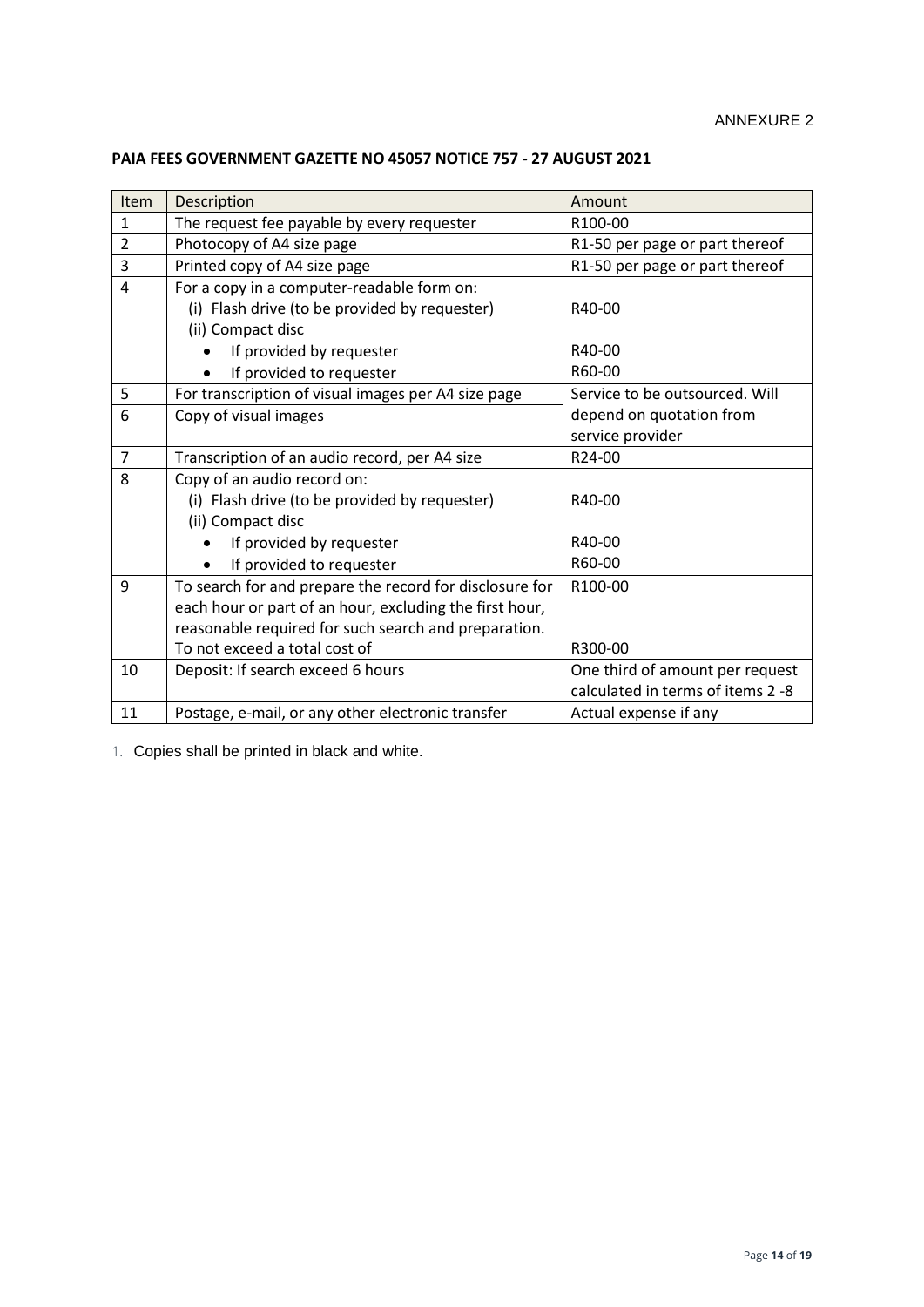# **PAIA GLOSSARY**

| <b>Access Fee</b>                              | A fee prescribed for the purpose of reproduction, search, and<br>preparation of records and, if applicable, postal fees.                                                                                                                                                                                                                                       |
|------------------------------------------------|----------------------------------------------------------------------------------------------------------------------------------------------------------------------------------------------------------------------------------------------------------------------------------------------------------------------------------------------------------------|
| Date of Submission                             | The date on which the requester submits the PAIA Request. The<br>Information Officer must respond to the request within 30 days of<br>this date.                                                                                                                                                                                                               |
| Grounds for Refusal                            | The Section(s) of PAIA referred to by the Information Officer or<br>Deputy Information Officer in order to refuse a PAIA Request.                                                                                                                                                                                                                              |
| Information Officer (IO)                       | The individual in the public or private body who is responsible for<br>dealing with a PAIA Request.                                                                                                                                                                                                                                                            |
| Letter of Authorisation                        | A letter from an individual who requires the requester to submit a<br>PAIA Request on their behalf in terms of PAIA. The letter must state<br>that the individual authorises the requester (and<br>other<br>representatives from the requester's organisation, if necessary) to<br>submit a request to access<br>information in terms of PAIA on their behalf. |
| <b>PAIA</b>                                    | The Promotion of Access to Information Act 2 of 2000.                                                                                                                                                                                                                                                                                                          |
| <b>PAIA Request</b>                            | The name given to the document(s) submitted to a public body<br>requesting access to information in terms of PAIA.                                                                                                                                                                                                                                             |
| <b>PAIA Request Reference</b><br><b>Number</b> | The reference number allocated for an individual PAIA Request. It is<br>advisable to use this reference number throughout<br>all<br>correspondence.                                                                                                                                                                                                            |
| <b>Personal Requester</b>                      | A requester seeking access to a record containing personal<br>information<br>about themselves.                                                                                                                                                                                                                                                                 |
| Record                                         | Any recorded information irrespective of form or medium.                                                                                                                                                                                                                                                                                                       |
| Requester                                      | An individual seeking or requesting access to records and/or<br>information<br>held by the State and/or public body.                                                                                                                                                                                                                                           |
| <b>Request Fee</b>                             | The fee that must be paid by the requester before a request can be                                                                                                                                                                                                                                                                                             |
|                                                | processed.                                                                                                                                                                                                                                                                                                                                                     |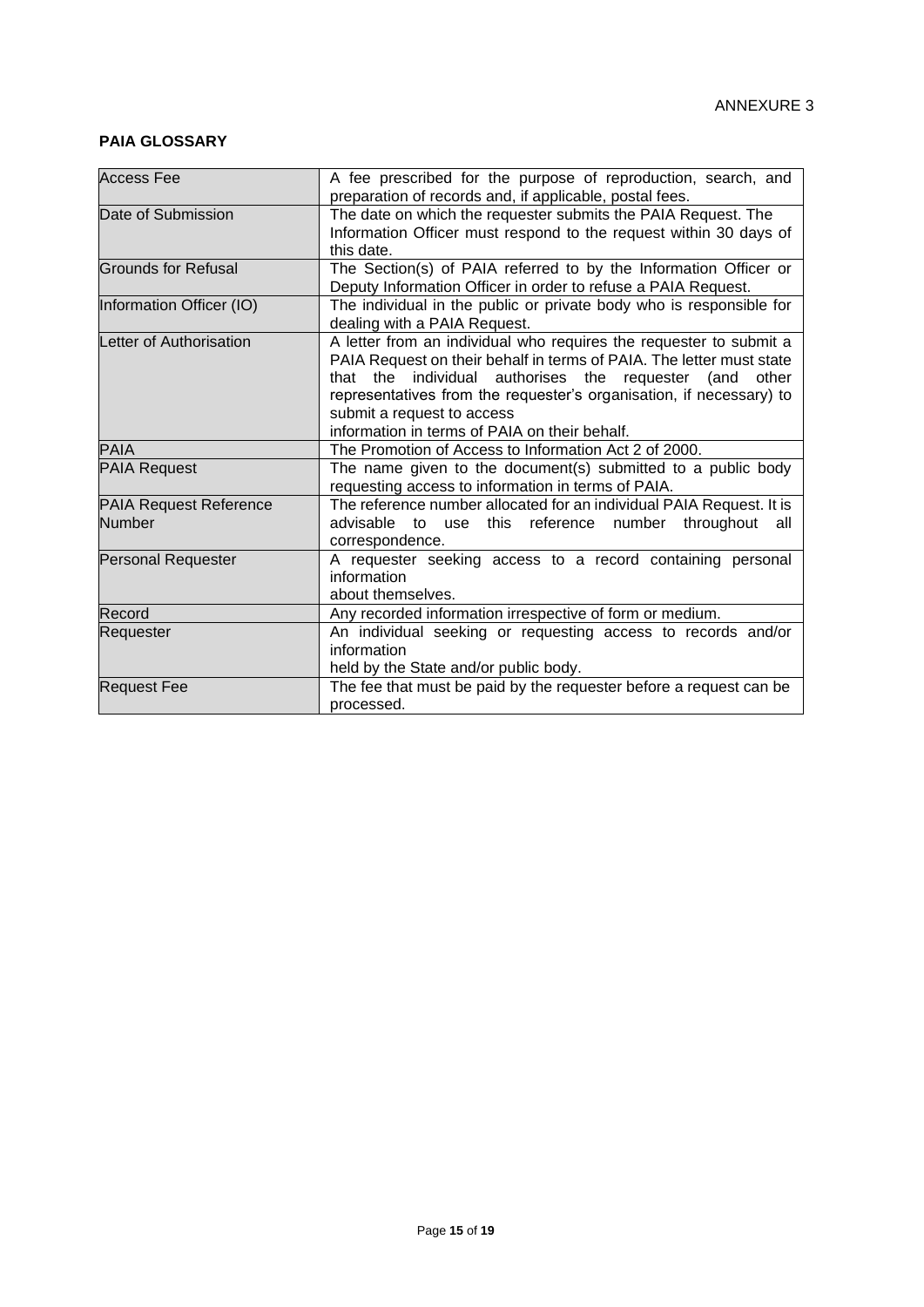# **FORM 1 - OBJECTION TO THE PROCESSING OF PERSONAL INFORMATION IN TERMS OF SECTION 11(3) OF POPIA**

# **REGULATIONS RELATING TO THE PROTECTION OF PERSONAL INFORMATION, 2018**

Note:

- 1. Affidavits or other documentary evidence as applicable in support of the objection may be attached.
- 2. If the space provided for in this Form is inadequate, submit information as an Annexure to this Form and sign each page.
- 3. Complete as is applicable.

| $\mathsf A$                                                       | DETAILS OF DATA SUBJECT      |
|-------------------------------------------------------------------|------------------------------|
| Name(s) and surname/<br>registered name of data<br>subject:       |                              |
| Unique Identifier/ Identity<br><b>Number</b>                      |                              |
| Residential, postal or<br>business address:                       |                              |
|                                                                   |                              |
|                                                                   |                              |
|                                                                   | Code (<br>$\mathcal{E}$      |
| Contact number(s):                                                |                              |
| Fax number / E-mail address:                                      |                              |
| B                                                                 | DETAILS OF RESPONSIBLE PARTY |
| Name(s) and surname /<br>Registered name of<br>responsible party: |                              |
| Residential, postal or<br>business address:                       |                              |
|                                                                   |                              |
|                                                                   | Code (<br>$\mathcal{E}$      |
| Contact number(s):                                                |                              |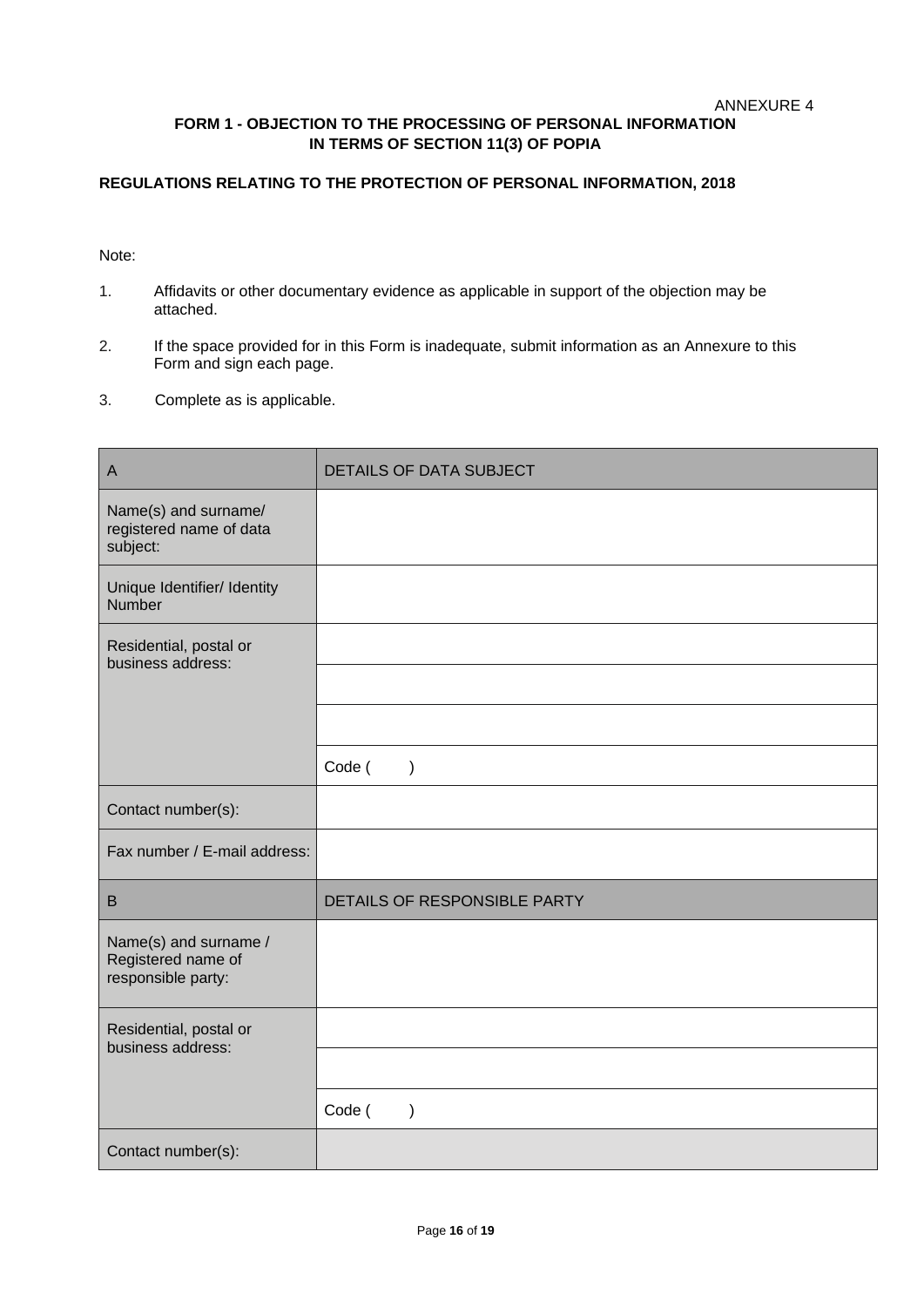|--|

| REASONS FOR OBJECTION IN TERMS OF SECTION 11(1)(d) to (f) (Please<br>provide detailed reasons for the objection) |
|------------------------------------------------------------------------------------------------------------------|
|                                                                                                                  |
|                                                                                                                  |
|                                                                                                                  |
|                                                                                                                  |
|                                                                                                                  |
|                                                                                                                  |

Signed at .......................................... this ...................... day of ...........................20………...

.........................................................................

Signature of data subject/designated person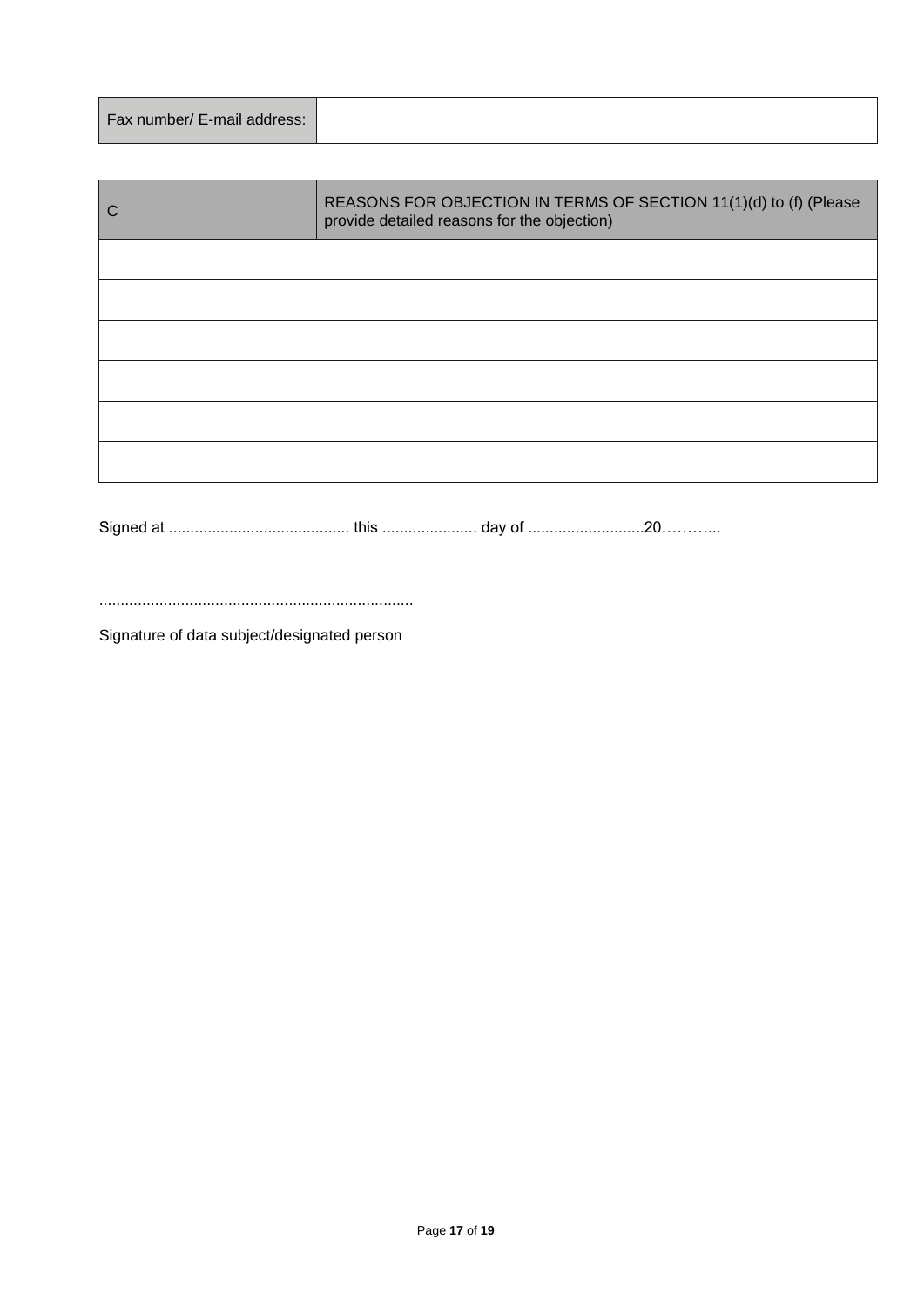#### FORM 2

# **REQUEST FOR CORRECTION OR DELETION OF PERSONAL INFORMATION OR DESTROYING OR DELETION OF RECORD OF PERSONAL INFORMATION IN TERMS OF SECTION 24(1) OF THE PROTECTION OF PERSONAL INFORMATION ACT, 2013 (ACT NO. 4 OF 2013)**

## **REGULATIONS RELATING TO THE PROTECTION OF PERSONAL INFORMATION, 2018**

Note:

*1.* Affidavits or other documentary evidence as applicable in support of the request may be attached.

*2.* If the space provided for in this Form is inadequate, submit information as an Annexure to this Form and sign each page.

*3.* Complete as is applicable.

Mark the appropriate box with an "x".

Request for:



Correction or deletion of the personal information about the data subject which is in possession or under the control of the responsible party.

Destroying or deletion of a record of personal information about the data subject which is in possession or under the control of the responsible party and who is no longer authorised to retain the record of information.

| A                                                              | DETAILS OF THE DATA SUBJECT  |
|----------------------------------------------------------------|------------------------------|
| Name(s) and surname / registered<br>name of data subject:      |                              |
| Unique identifier/ Identity Number:                            |                              |
|                                                                |                              |
| Residential, postal or business<br>address:                    |                              |
|                                                                | Code (                       |
| Contact number(s):                                             |                              |
| Fax number/E-mail address:                                     |                              |
| B                                                              | DETAILS OF RESPONSIBLE PARTY |
| Name(s) and surname / registered<br>name of responsible party: |                              |
| Residential, postal or business<br>address:                    |                              |
|                                                                |                              |